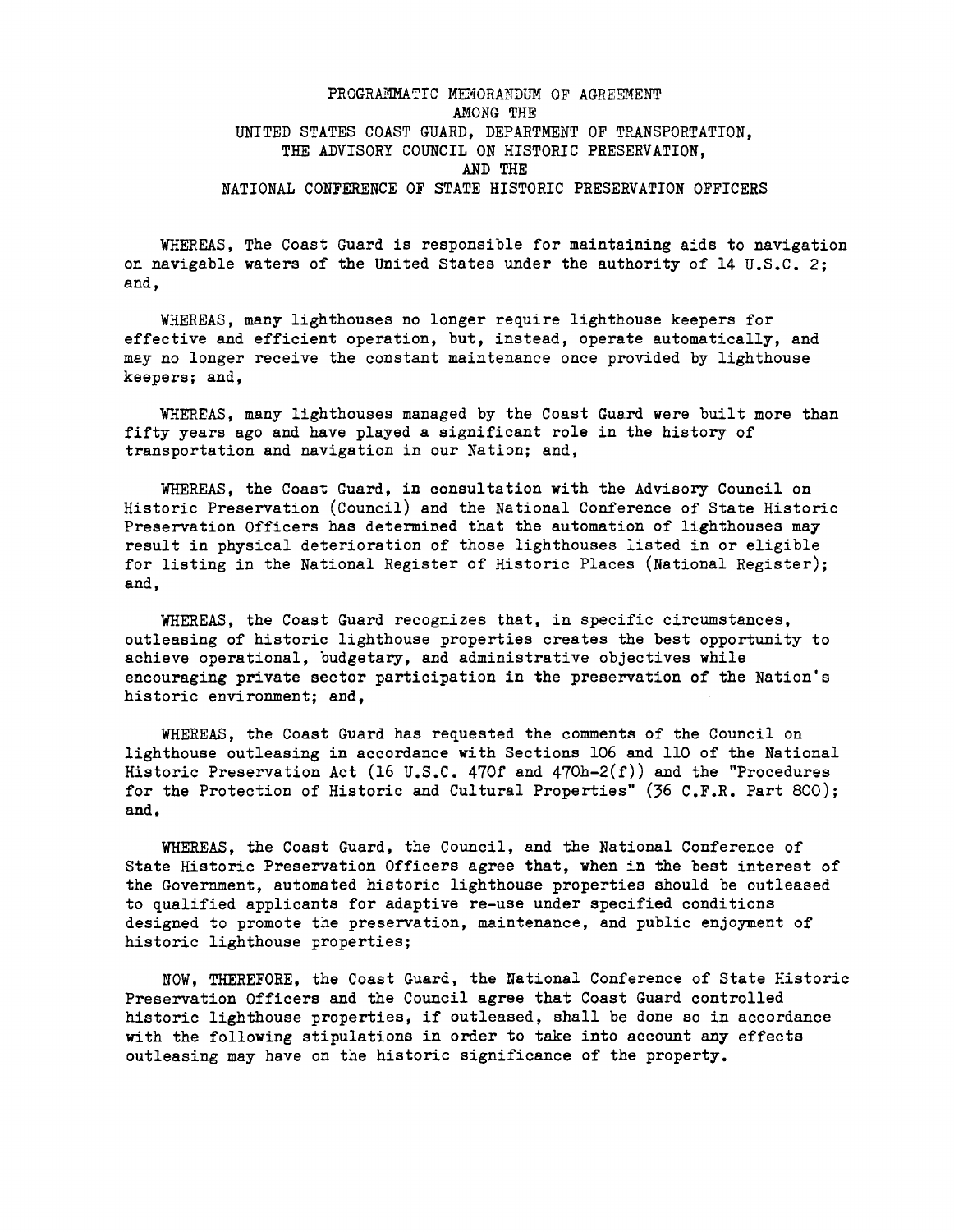I. Identification

A. In conjunction with the Commandant's long range plan, the historic inventory required by Section 470h-2 of the National Historic Preservation Act, lighthouse automation projects, and other property utilization reviews required by current regulations, Coast Guard District Commanders will identify lighthouse properties that may be eligible for outleasing under the terms of this Agreement.

To be considered eligible, a property must meet the following criteria:

1. The property must be listed, determined eligible, or appear potentially eligible for listing, on the National Register of Historic Places; and,

2. The aids to navigation must be active; and,

3. The aids to navigation must be automated; and

4. The property must not be needed for any other Coast Guard missions that would prohibit outleasing; and,

5. The property must not be needed by any other Federal agency to carry out mandated missions that would prohibit outleasing.

B. When a lighthouse property is considered potentially eligible for listing on the National Register, the Coast Guard may encourage assistance from interested citizens in collecting information about the historic significance of the lighthouse property.

### II. Notification

A. Because the evaluation of potential outlease properties is a long term, continuous process, public notification will occur only when specific properties are determined ready and eligible for outleasing under the terms of this Agreement and there are no qualified applicants on record.

B. Such notification may include, at the discretion of the Coast Guard, any of the following: local newspapers, magazines, and special interest journals; the National Trust for Historic Preservation; appropriate offices of State and local governments including the State Historic Preservation Officer (SHPO), the State Arts Office, and the State Recreation Department; private sector organizations such as historic societies; and private individuals.

C. Public notification will include a solicitation for proposed uses, anticipated level of public involvement in the proposed preservation effort and subsequent use, and a statement of financial resources needed and available to undertake the proposed project.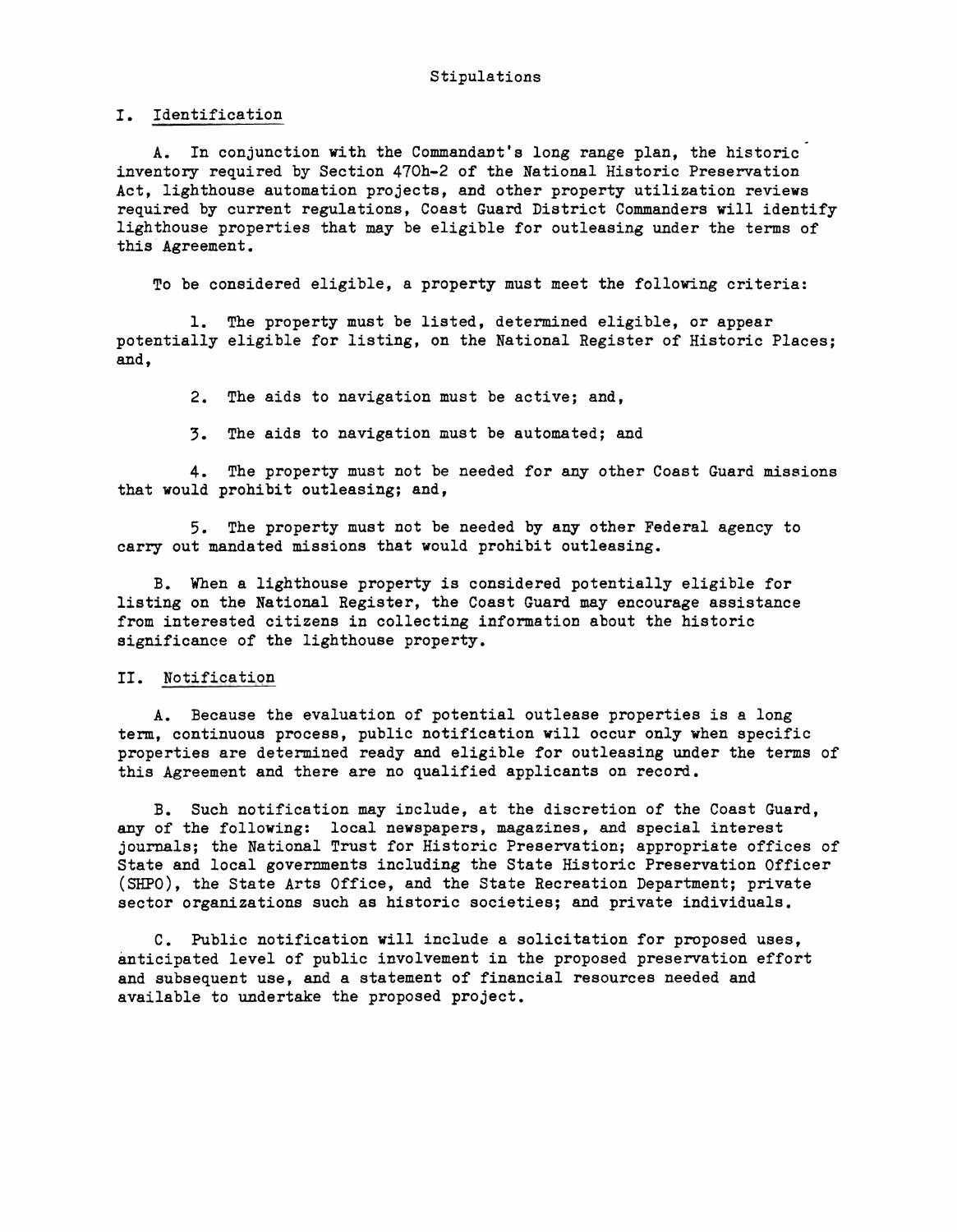#### III. Selection of Lessee

The Coast Guard will select lessees based upon the following criteria:

A. Applicants must have the financial and technical ability to rehabilitate the property in accordance with standards and guidelines established by the Secretary of the Interior for rehabilitation of historic buildings.

B. The proposed use must be consistent with the historic value of the lighthouse, and complement the architectural and nautical character of the lighthouse property.

C. Those proposed uses that have greatest opportunity for public involvement, participation, education, and enjoyment will be given preference. Proposed uses may be evaluated on a regional basis.

D. All applicants must be willing and able to rehabilitate the lighthouse in a timely manner.

#### IV. Lease Provisions

The Coast Guard will require that the lease contain the following provisions:

A. The **Coast** Guard will identify those features critical to the function of the aids to navigation and other property, outlining all restrictions or responsibilities of the lessee regarding such features. The lessee agrees to restore, rehabilitate, maintain and/or preserve, at their erpense, to the standards established by Commandant (G-NSR), U.S. Coast Guard, those aids to navigation identified as the lessee's responsibility.

B. The SHPO will identify those features critical to the historic significance of the property, outlining all restrictions or responsibilities of the lessee regarding such features. The lessee agrees to restore, rehabilitate, maintain and/or preserve, at their expense, to the standards of the recommended treatments of "The Secretary of the Interior's Standards for Rehabilitation and of Historic Buildings" (Revised 1983) and the Department of the Interior Preservation Briefs for structural components considered historically significant those features identified as the lessee's responsibility.

C. The lessee agrees that all **work** of any nature that **will** affect the identified functional aspects **of the** lighthouse **property** to be leased **will** be done only after written approval by the Coast Guard. The lessee agrees that all work of any nature that will affect the identified historical aspects of the lighthouse property to be leased will be done only after written approval by the Coast Guard and the appropriate SHPO.

D. Coast Guard personnel will irspect the property to ensure non-interference with the aids to navigation. The SHPO will be permitted to inspect the property during rehabilitation to ensure that any restoration being done is in accordance **with** the plans approved above.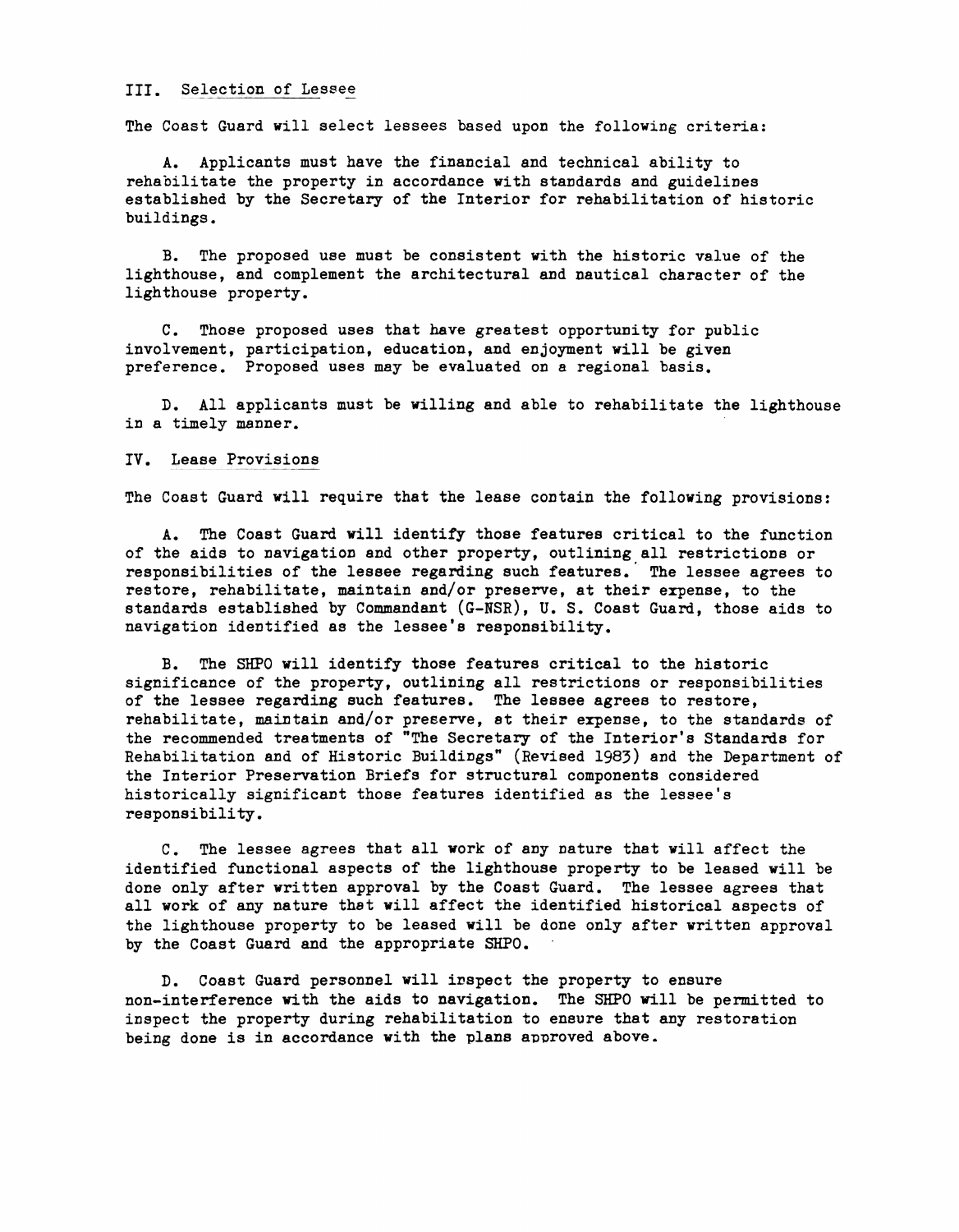IV. Lease Provisions (cont.)

E. Once restored, the property will be inspected by the SHPO and a Coast Guard representative to verify that any rehabilitation was done as agreed upon. Standard aids to navigation maintenance inspections will be made at reasonable hours by Coast Guard personnel in conjunction with routine servicing of the aids to navigation. SHPOs may arrange inspections with the lessee to ensure compliance with the recommended treatments in the Secretary of the Interior's Guidelines for Rehabilitation of Historic Buildings and pertinent preservation briefs.

*<sup>W</sup>*The term of the lease may not exceed thirty years.

G. The Coast Guard may include other clauses in individual circumstances as it sees fit to ensure that the mission of the Coast Guard and the public interest are served.

VI. Inventory

The Coast Guard **will** compile an inventory of properties considered eligible for outleasing under the terms of this Agreement. This inventory will include at least the following information:

1 Unit name.

2. State.

3.

If outleased, the inventory **will** also include:

- 4. Lessee.
- 5.
- 6. Lease term.
- 7. Lease expiration date.

## VII. Reporting

The Coast Guard **will** report annually to the Council and the National Conference of State Historic Preservation Officers, providing an inventory (as described in Section VI. of this Agreement) of lighthouse properties outleased under the terms of this Agreement.

#### VIII. Amendments to the Memorandum

If a signatory to this Memorandum determines that its terms cannot be or are not being met, or believes a change is necessary, the signatory will request the consulting parties to consider an amendment to the Memorandum. Amendments **will** be executed in the same manner as the original Memorandum.